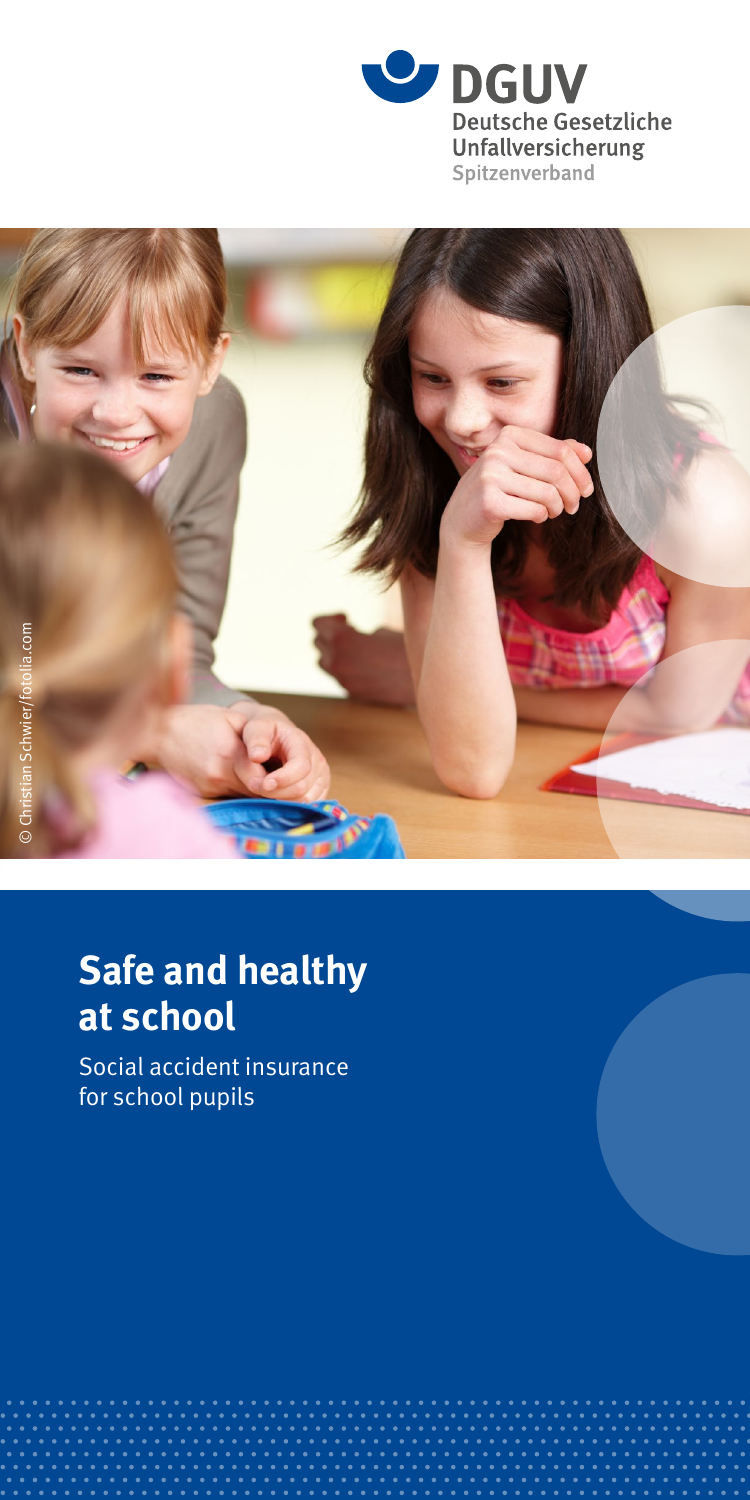# **Safe and healthy at school**

One role of social accident insurance is to prevent accidents and health risks for children at school with all suitable means.

The responsible German social accident insurance institutions advise schools regarding matters of health and safety, ensure effective first aid, support healthand safety-related programmes and monitor prevention measures.

# **Who is insured?**

In accordance with Book VII of the German Social Code (SGB VII), all children are covered by social accident insurance while attending a school. The costs for the insurance are covered by states, municipalities and municipal associations. Arranging private accident insurance does not influence or replace the social accident insurance cover.

# **Which schools are covered?**

Pupils are covered by social accident insurance when attending general or vocational schools. This includes in particular:

- Primary schools and lower secondary schools
- Comprehensive schools and grammar schools
- Vocational schools
- All types of special needs schools
- Institutions offering access courses as an alternative route to higher education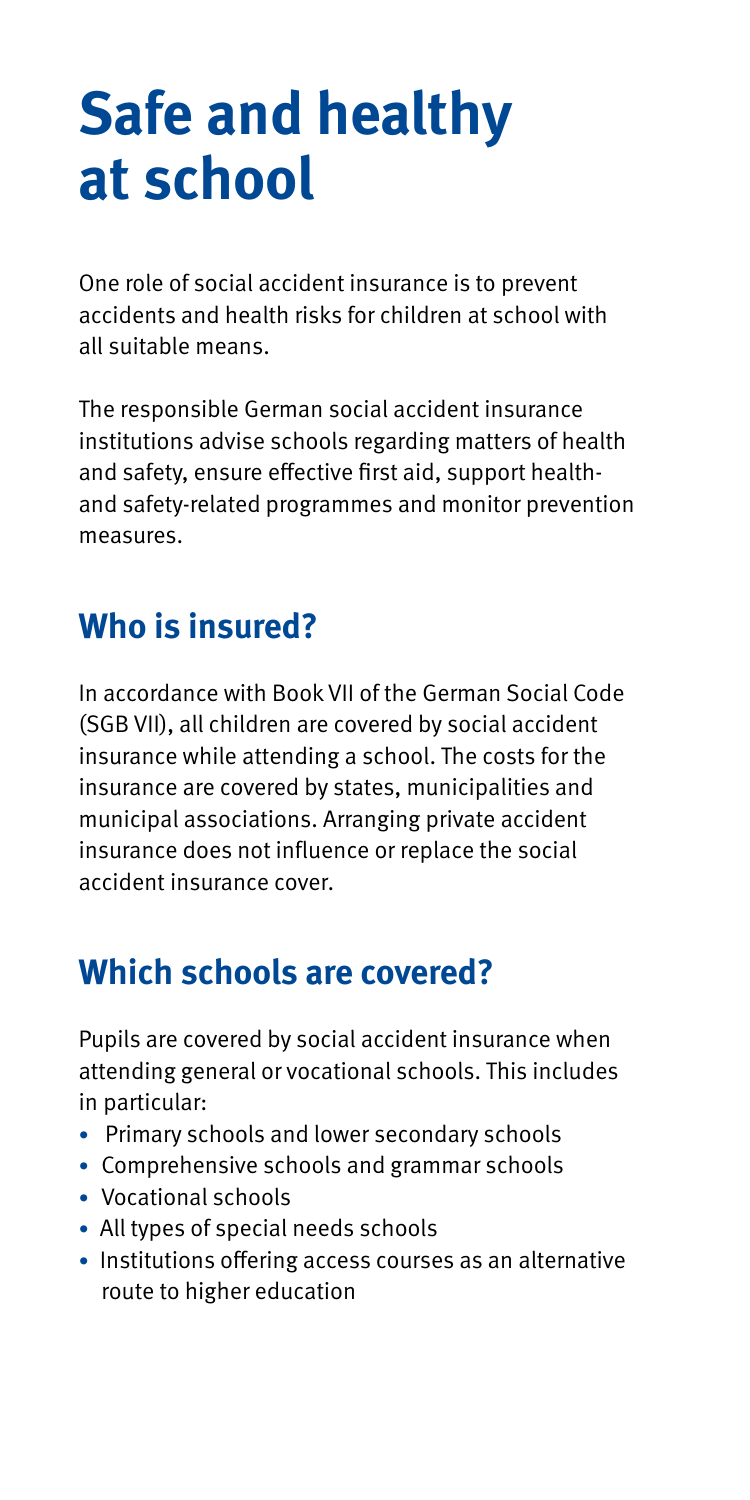# **What is covered?**

Pupils are insured when attending school, in other words during lessons and generally also during breaks. Events are also covered. The prerequisite for insurance cover in such cases is that the event falls under the organisational responsibility of the school. This means that they must be organised by or at least in cooperation with the school. Direct commutes to and from the school are also insured.

#### **Insurance cover exists for school events such as:**

- School festivals, class outings or overnight excursions
- Work experience in companies
- Day care measures that take place before or after lessons
- Voluntary extra-curricular clubs or project work

## **Not covered are:**

Activities or undertakings organised and run by pupils or parents without the involvement of the school. This includes studying and doing homework at home as well as private tutoring.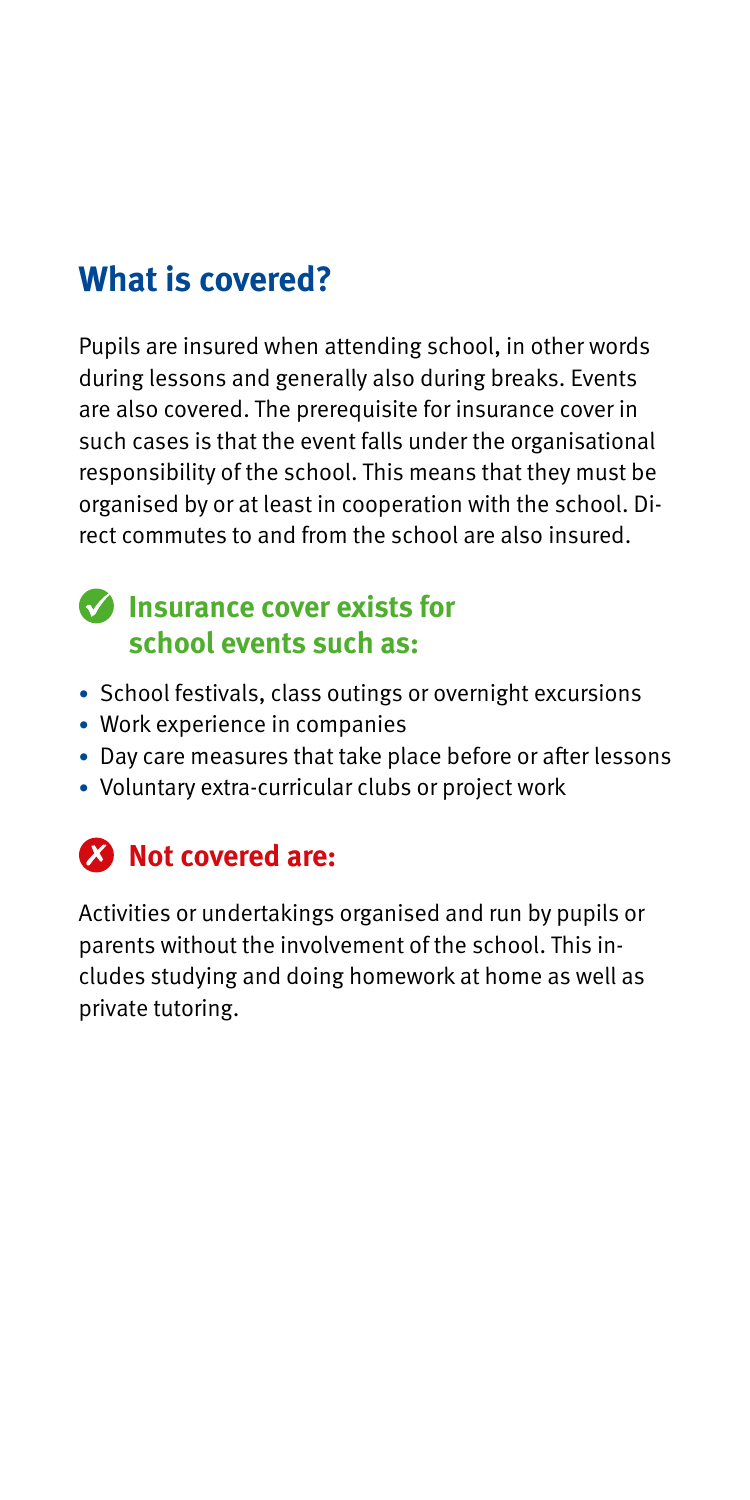

## **… and if there is an accident?**

If there is an accident, the school head will know what to do. They will initiate all the necessary measures. They will inform the responsible accident insurance institution of the accident. If the accident takes place on the way to school or back home, the school head should be informed. If medical attention must be sought following the accident, it is not necessary to present a health insurance card or provide details of private health insurance cover. It is enough to inform the medical personnel that the accident took place in connection with attending school. The bill will be sent directly to the responsible accident insurance institution.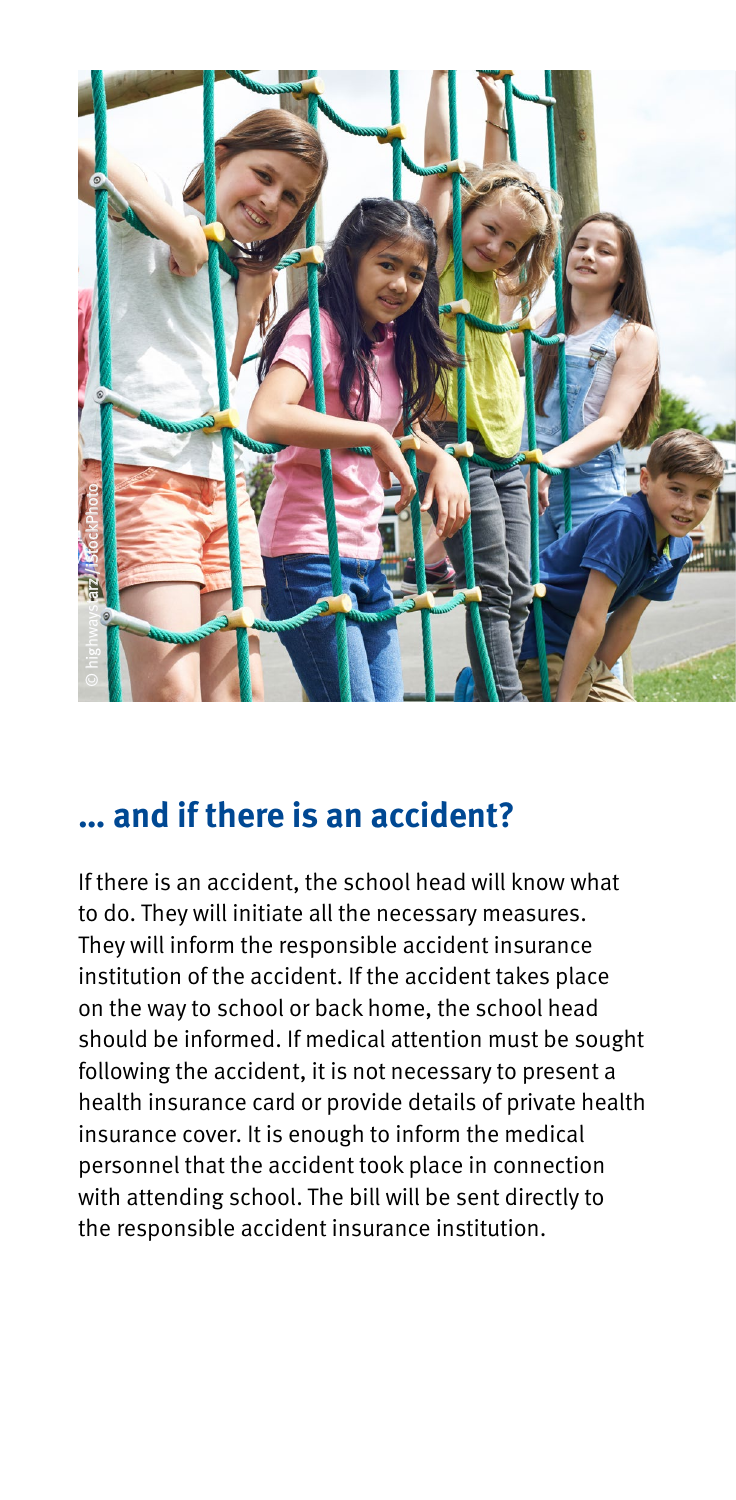# **What does the German social accident insurance do?**

The German social accident insurance is an arm of the social insurance system in Germany. Its institutions are the German social accident insurance institutions for the public sector (UK) and for trade and industry (BG). All employees, school pupils, students, children in day care facilities and private day care and volunteers are generally automatically insured against the consequences of workplace accidents, school accidents, commuting accidents and occupational diseases. In total this amounts to 65.7 million insured individuals (employees) and 17.6 million insured children in day care facilities or private day care, school pupils and students in Germany. (As at 2018)

In the event of an accident, UKs and BGs provide optimal, individual rehabilitation. They use all suitable means to support the healing process and reintegration into everyday life:

• Treatment:

Alongside medical treatment, this also includes medication and remedies as well as transport and travel costs.

• Occupational and social rehabilitation: This includes school support and services aiding participation in working life and/or life in the community.

The German social accident insurance also pays children's injury benefits and pensions in the event of severe damage to health.